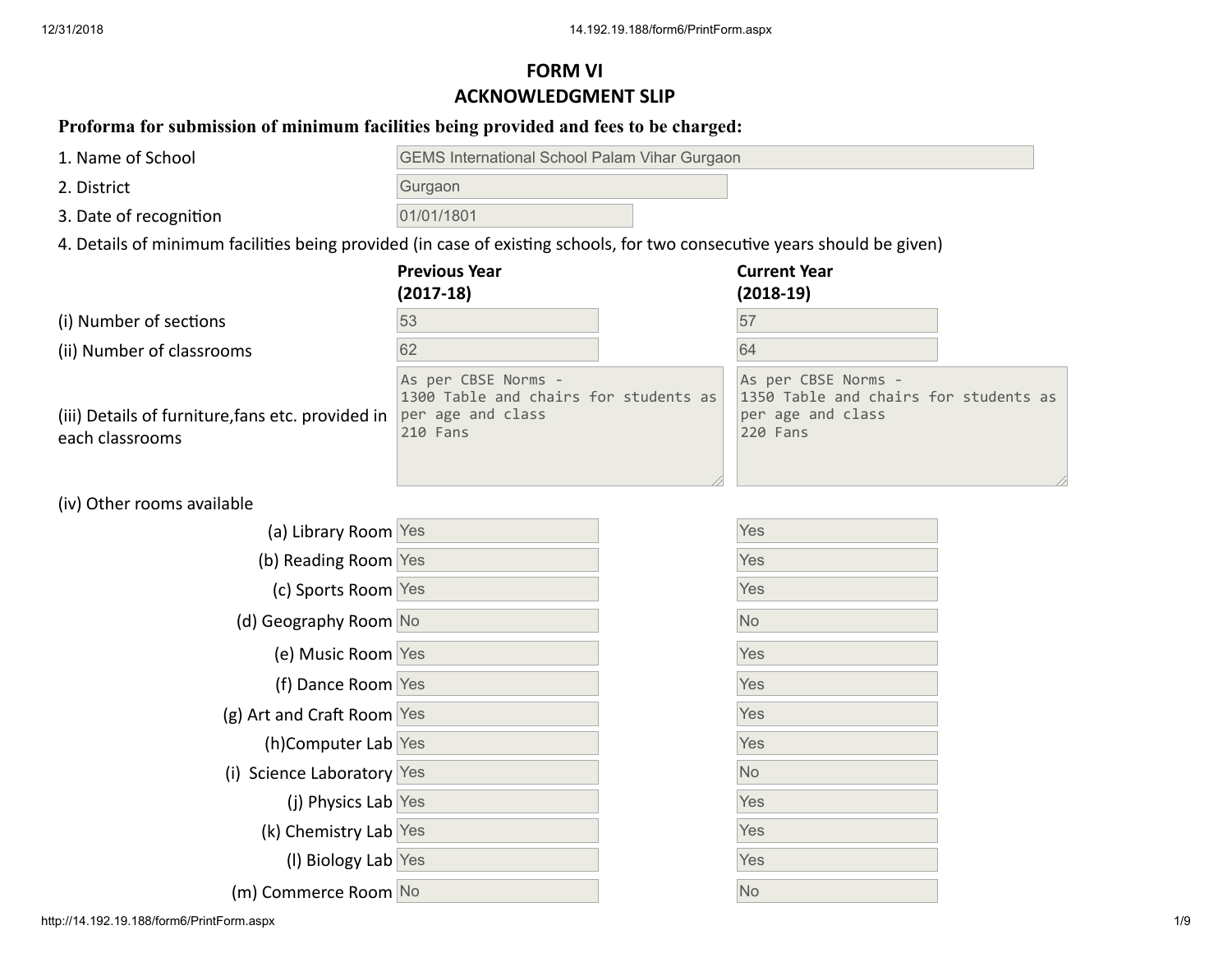### 12/31/2018 14.192.19.188/form6/PrintForm.aspx

| (o) School Hall Yes                                                                   |     | Yes                                                                       |                                                                                                                                                        |
|---------------------------------------------------------------------------------------|-----|---------------------------------------------------------------------------|--------------------------------------------------------------------------------------------------------------------------------------------------------|
| (p) Any other room, if any. Yes                                                       |     | <b>Yes</b>                                                                |                                                                                                                                                        |
| 11000                                                                                 |     | 13450                                                                     |                                                                                                                                                        |
| 4000                                                                                  |     | 50000                                                                     |                                                                                                                                                        |
| 4317                                                                                  | Sqm | 4317                                                                      | Sqm                                                                                                                                                    |
| Yes                                                                                   |     | <b>Yes</b>                                                                |                                                                                                                                                        |
| Yes                                                                                   |     | Yes                                                                       |                                                                                                                                                        |
| 32                                                                                    |     | 32                                                                        |                                                                                                                                                        |
|                                                                                       |     |                                                                           |                                                                                                                                                        |
| Yes                                                                                   |     | Yes                                                                       |                                                                                                                                                        |
| Yes                                                                                   |     | <b>Yes</b>                                                                |                                                                                                                                                        |
| Yes                                                                                   |     | <b>Yes</b>                                                                |                                                                                                                                                        |
|                                                                                       |     |                                                                           |                                                                                                                                                        |
| Apparatus and Equipment available as<br>per CBSE<br>Norms till senior secondary level |     | per CBSE                                                                  |                                                                                                                                                        |
|                                                                                       |     |                                                                           |                                                                                                                                                        |
| per CBSE                                                                              |     | per CBSE                                                                  |                                                                                                                                                        |
|                                                                                       |     |                                                                           |                                                                                                                                                        |
|                                                                                       |     | Apparatus and Equipment available as<br>Norms till senior secondary level | Apparatus and Equipment available as<br>Norms till senior secondary level<br>Apparatus and Equipment available as<br>Norms till senior secondary level |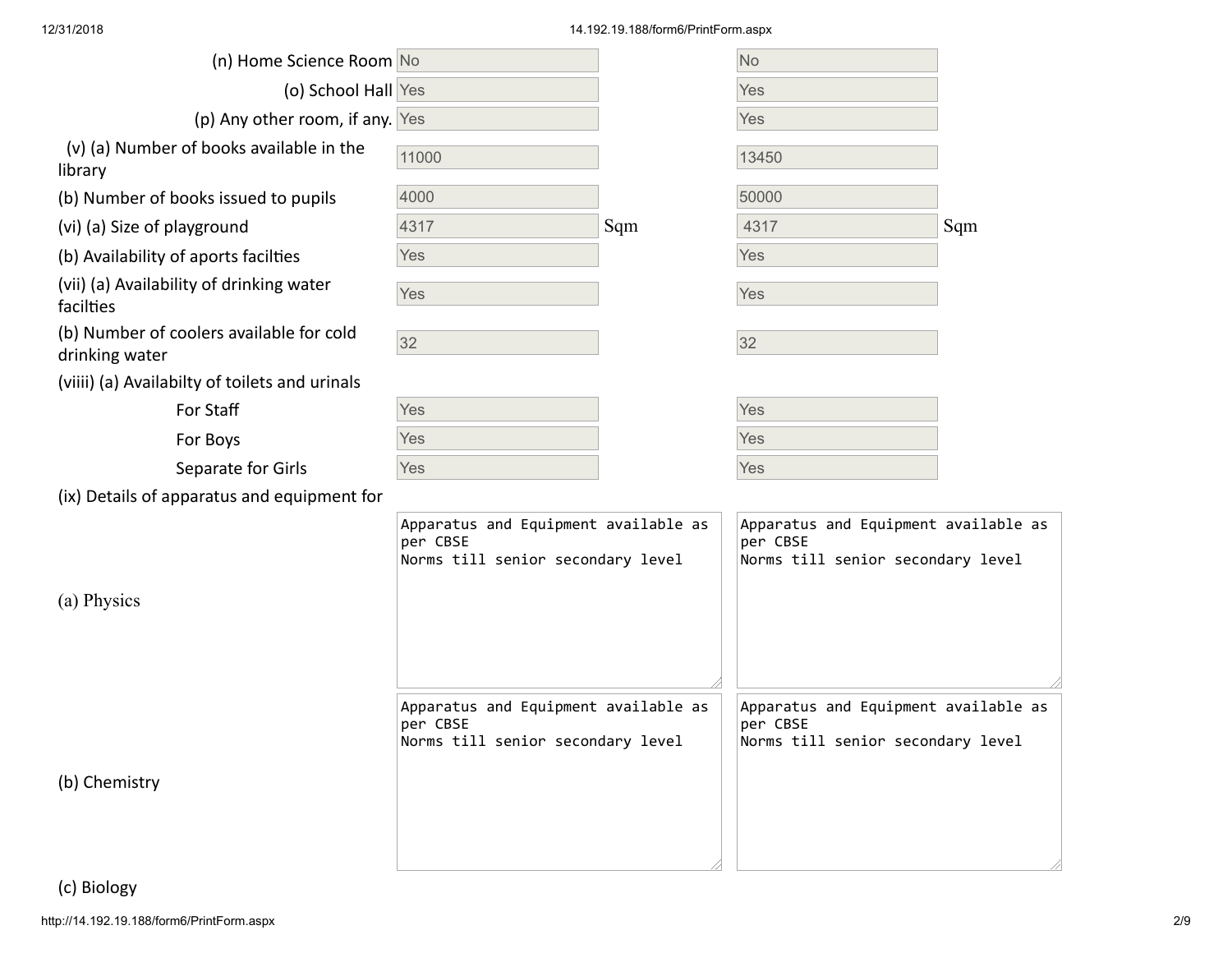

(g) Art and Cra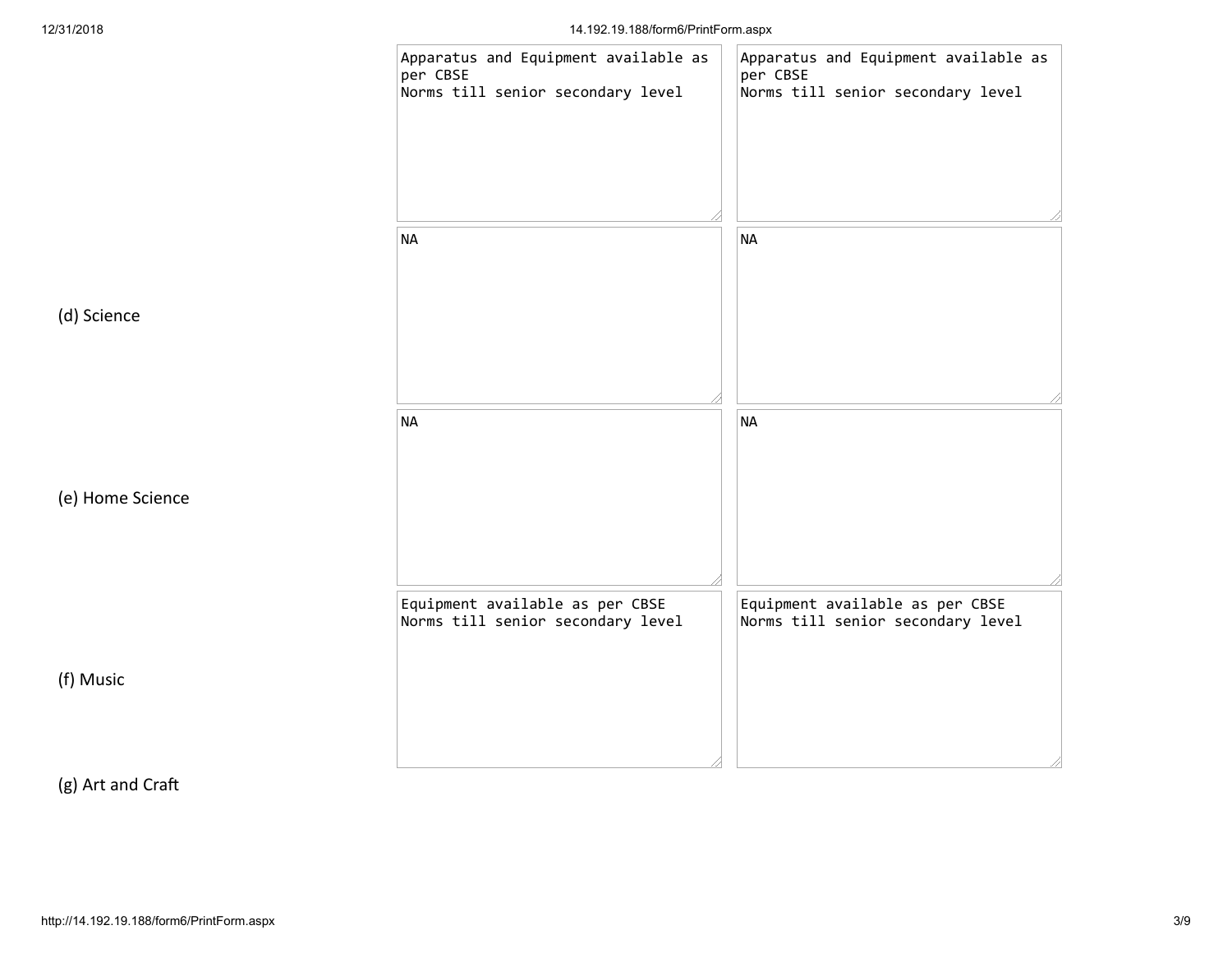

(x) Medical Facilties available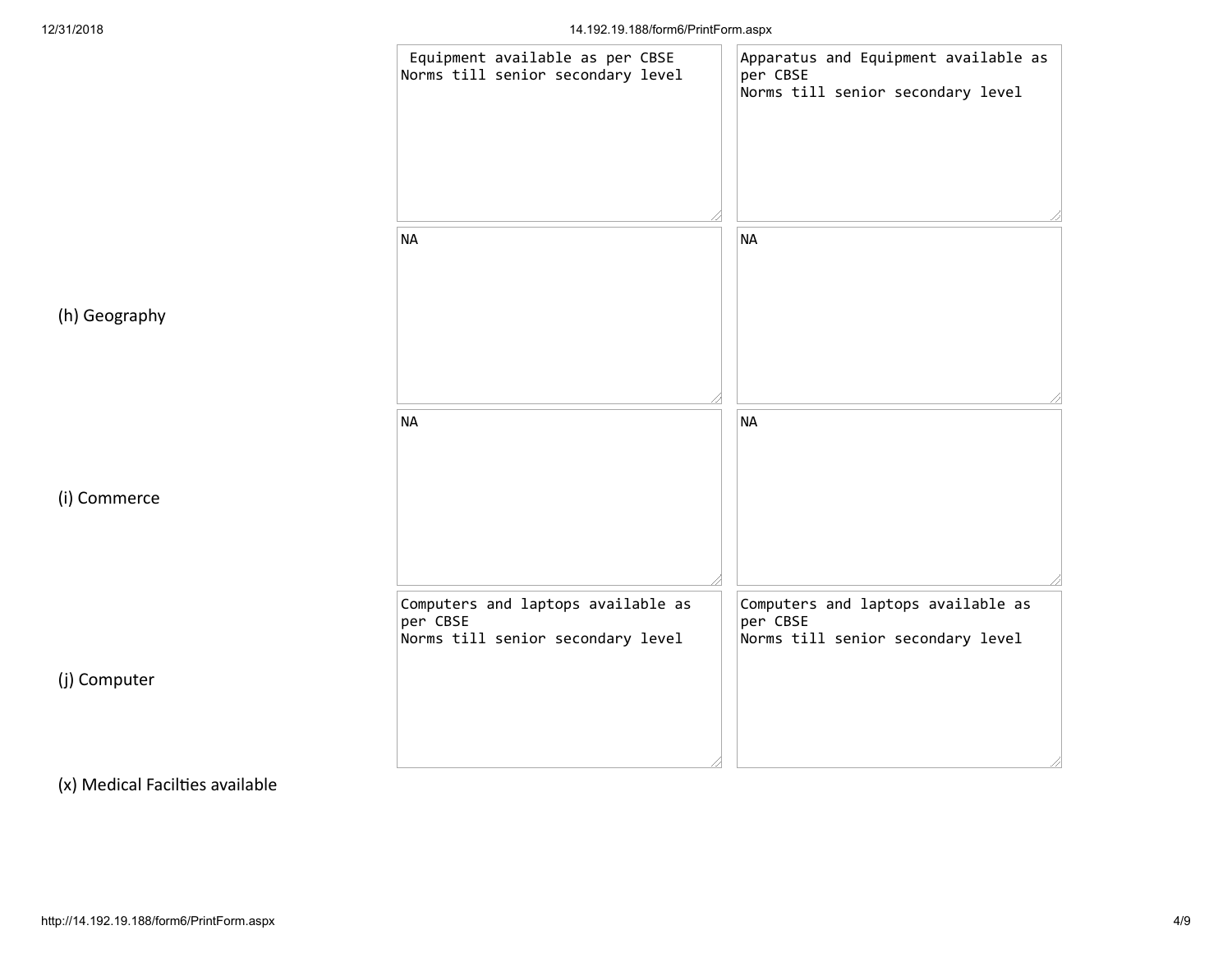

### 5 . Details of salaries paid to the staff.

| S.No. | <b>Employee Name</b> | <b>Designation</b>             | Salary    |
|-------|----------------------|--------------------------------|-----------|
|       | <b>Usha Nair</b>     | Supervisor - Senior Wing (PGT) | 67305.65  |
|       | Kajal Sareen         | Supervisor - Junior Wing (PGT) | 62797.55  |
| 3     | Divya Bhasin         | <b>PRT</b>                     | 45430.25  |
| 4     | Aarti Bhargava       | <b>PRT</b>                     | 45430.25  |
| 5     | Puja Mazumder        | <b>PRT</b>                     | 47817.4   |
| 6     | Shalini Dhingra      | Supervisor - Middle Wing (PGT) | 57648.55  |
|       | Jai Prakash          | <b>TGT</b>                     | 47726     |
| 8     | Jyoti Khurana        | HOD - ICT                      | 60299.65  |
| 9     | Geetanjali Padhy     | <b>HOD - Science</b>           | 57735.05  |
| 10    | Rashmi Singh         | <b>PRT</b>                     | 45,430.25 |
|       |                      |                                |           |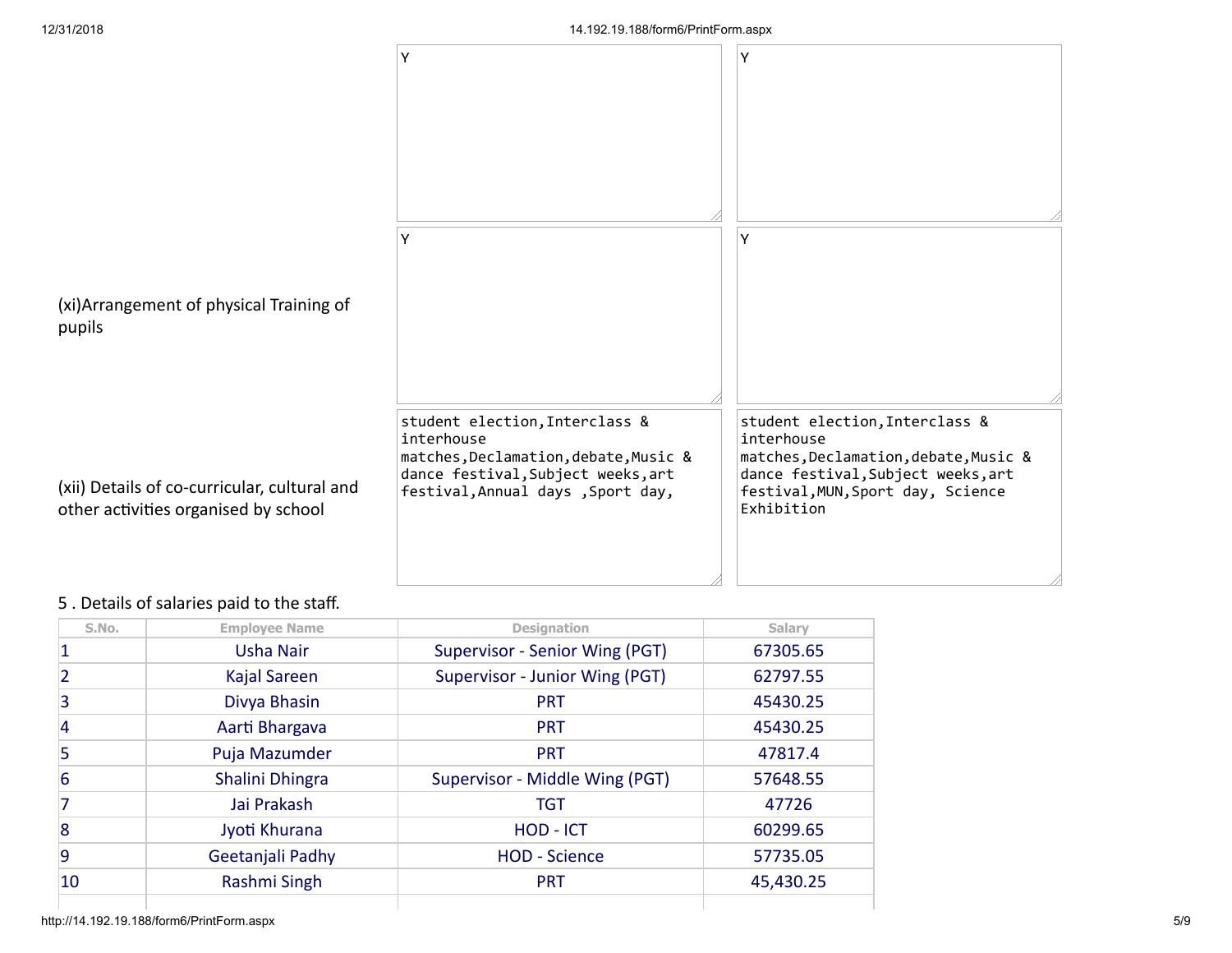| 11 | <b>Birender Bisht</b>  | <b>PRT</b>               | 46606.9   |
|----|------------------------|--------------------------|-----------|
| 12 | Seema Rani             | <b>PGT</b>               | 56747.55  |
| 13 | Deepika Arora          | <b>PRT</b>               | 45430.25  |
| 14 | Sudha Kothari          | <b>PRT</b>               | 46606.9   |
| 15 | <b>Guneet Kaur</b>     | <b>PRT</b>               | 45430.25  |
| 16 | <b>Chestha Mehta</b>   | <b>PRT</b>               | 38685     |
| 17 | Kanika Batra           | <b>PRT</b>               | 45430.25  |
| 18 | <b>Harpreet Kaur</b>   | <b>PRT</b>               | 38590     |
| 19 | Latasha                | <b>PRT</b>               | 45430.25  |
| 20 | Roopali Srivastava     | <b>PRT</b>               | 46606.9   |
| 21 | <b>Gauri Puri</b>      | <b>Assistant Teacher</b> | 42650.62  |
| 22 | Neeraj Kumari          | <b>PRT</b>               | 45430.25  |
| 23 | Chaitali Dasgupta      | <b>PRT</b>               | 45430.25  |
| 24 | Swati Sohni            | <b>PRT</b>               | 50584.85  |
| 25 | <b>Bhumika Dhingra</b> | <b>PGT</b>               | 61125.55  |
| 26 | Aakansha Sabharwal     | <b>PRT</b>               | 45430.25  |
| 27 | Andeep Kaur            | <b>PRT</b>               | 46606.9   |
| 28 | Nalini Asthana         | <b>PRT</b>               | 35970     |
| 29 | <b>Ritu Khattri</b>    | <b>TGT</b>               | 50950.75  |
| 30 | Monika Bhardwaj        | <b>PRT</b>               | 47971.25  |
| 31 | <b>Mamta Choudhry</b>  | <b>PRT</b>               | 27675.7   |
| 32 | Pawandeep Kaur         | <b>PRT</b>               | 27587.85  |
| 33 | Krishna Yadav          | <b>PRT</b>               | 46939.25  |
| 34 | Anju Wadhawan          | <b>TGT</b>               | 69016.5   |
| 35 | <b>Mary Josphine</b>   | <b>Assistant Teacher</b> | 29972.75  |
| 36 | <b>Asha Paul</b>       | <b>TGT</b>               | 59562.5   |
| 37 | Sumedha Malhotra       | <b>PGT</b>               | 71425.5   |
| 38 | <b>Anil Kumar</b>      | <b>PRT</b>               | 46507     |
| 39 | Manisha                | <b>PRT</b>               | 38634     |
| 40 | <b>Shemy Nair</b>      | <b>Assistant Teacher</b> | 29295.25  |
| 41 | Manjari Das            | <b>PRT</b>               | 42760     |
| 42 | Manleen Kaur           | <b>PRT</b>               | 42740     |
| 43 | <b>Ritu Chopra</b>     | <b>HOD - Early Years</b> | 116219.25 |
|    |                        |                          |           |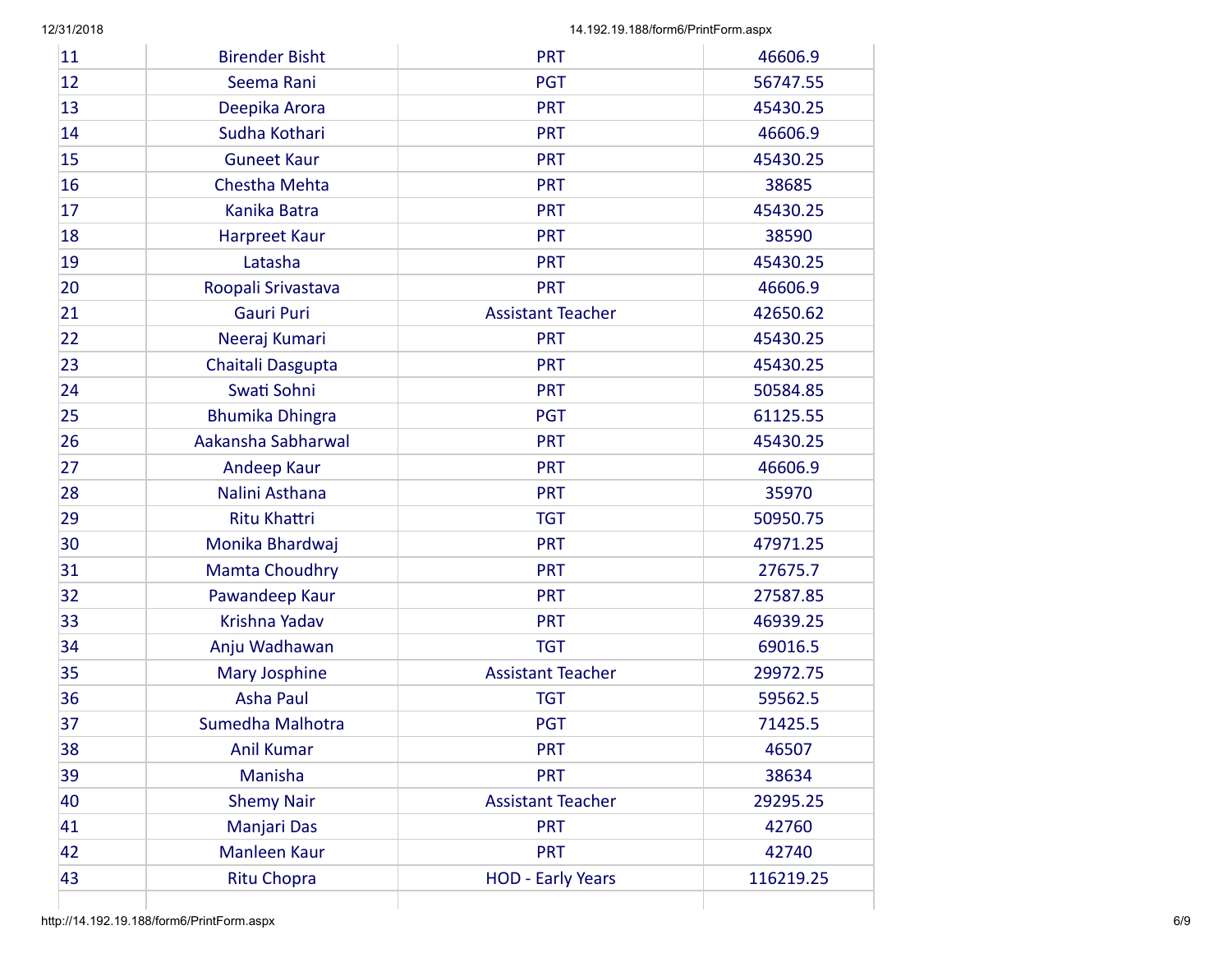| 44 | Saumaya Chopra        | <b>PGT</b>                        | 51777.5   |
|----|-----------------------|-----------------------------------|-----------|
| 45 | Seema Prabhakar       | <b>HEAD - PARENTAL ENGAGEMENT</b> | 86625     |
| 46 | Shreya Dixit          | <b>Assistant Teacher</b>          | 49184     |
| 47 | <b>Simmy Sharma</b>   | <b>Assistant Teacher</b>          | 24971.08  |
| 48 | Shivani Nanda         | <b>PRT</b>                        | 38576     |
| 49 | Manjit Kaur           | <b>PRT</b>                        | 38589     |
| 50 | Swati Naithani        | <b>PRT</b>                        | 50007.25  |
| 51 | <b>Konica</b>         | <b>PRT</b>                        | 38,609.00 |
| 52 | Priya Gupta           | <b>TGT</b>                        | 43782.5   |
| 53 | Reema Raghav          | <b>PRT</b>                        | 40369     |
| 54 | Monika Popli          | <b>PRT</b>                        | 36663     |
| 55 | Payal Chhabra         | <b>Assistant Teacher</b>          | 27084     |
| 56 | Pooja Chauhan         | <b>Assistant Teacher</b>          | 23751     |
| 57 | Pooja Rajput          | <b>PRT</b>                        | 37863     |
| 58 | <b>Shrikant Singh</b> | <b>TGT</b>                        | 41734     |
| 59 | Ruchi Khanna          | <b>TGT</b>                        | 44734     |
| 60 | Nitu Sharma           | Lab Assistant                     | 32500     |
| 61 | Divya Agarwal         | <b>PRT</b>                        | 45075     |
| 62 | Mamta Tiwari          | <b>Assistant Teacher</b>          | 27083     |
| 63 | Neha Parmar           | <b>NTT</b>                        | 32,000.00 |
| 64 | Akansha Bhasin        | <b>PRT</b>                        | 38475     |
| 65 | Megha Sharma          | <b>NTT</b>                        | 29000     |
| 66 | Sadhna                | <b>PRT</b>                        | 38,475.00 |
| 67 | <b>Martina Nancy</b>  | <b>NTT</b>                        | 29000     |
| 68 | Shikha Goswami        | <b>PRT</b>                        | 38475     |
| 69 | <b>Kalika Pun</b>     | <b>PRT</b>                        | 40075     |
| 70 | Shikha Rawat          | <b>PRT</b>                        | 38475     |
| 71 | Pooja Kirthwan        | <b>PRT</b>                        | 30000     |
| 72 | Priti Joshi           | <b>TGT</b>                        | 41734     |
| 73 | Anjali Mehrotra       | <b>TGT</b>                        | 50000     |
| 74 | Jyoti Ahuja           | <b>TGT</b>                        | 44000     |
| 75 | Aashima Khanna        | <b>NTT</b>                        | 30,000.00 |
| 76 | Yogesh Kush           | <b>PGT</b>                        | 50000     |
|    |                       |                                   |           |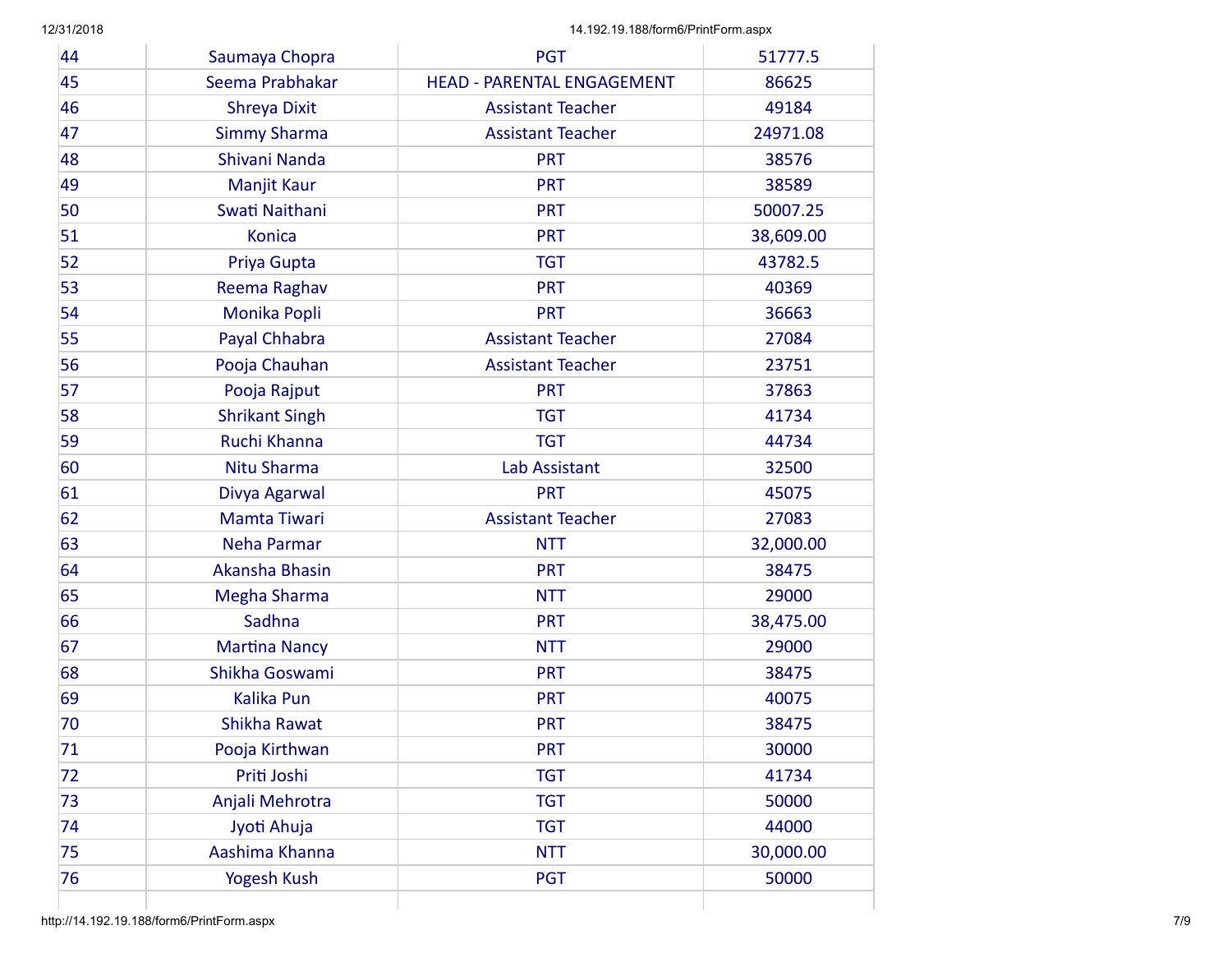12/31/2018 14.192.19.188/form6/PrintForm.aspx

| 77               | Anamika                             | <b>PRT</b>               | 38475     |
|------------------|-------------------------------------|--------------------------|-----------|
| 78               | Poonam Sharma                       | <b>PRT</b>               | 40000     |
| 79               | Seema Kataria                       | <b>PRT</b>               | 38475     |
| 80               | Sharda Chandna                      | <b>PRT</b>               | 44000     |
| 81               | Manjari Mishra                      | Dance teacher            | 28500     |
| 82               | Pooja Jayaswal                      | <b>PRT</b>               | 44500     |
| 83               | Seema Sharma                        | <b>TGT</b>               | 41734     |
| 84               | Himanshi Sharma                     | <b>Assistant Teacher</b> | 27750     |
| 85               | <b>Bhumika Sharma</b>               | <b>PGT</b>               | 50,000.00 |
| 86               | Raj Mohan Mishra                    | <b>PGT</b>               | 82000     |
| 87               | <b>Ramanpreet Kaur</b>              | <b>Assistant Teacher</b> | 26500     |
| 88               | Simran Kaur Soi                     | <b>Assistant Teacher</b> | 30500     |
| 89               | <b>Ajita Pandey</b>                 | <b>PRT</b>               | 40000     |
| 90               | <b>Kavita Singriwal</b>             | Librarian                | 38475     |
| 91               | Rashmi Singh                        | Principal                | 125350    |
| 92               | <b>Palak Malik</b>                  | <b>Assistant Teacher</b> | 22000     |
| 93               | <b>Bharti</b>                       | PTI                      | 24278     |
| 94               | Himanshu Jagga                      | <b>PRT</b>               | 24278     |
| 95               | <b>Balpreet Kaur Sahani</b>         | <b>Dance Teacher</b>     | 35000     |
| 96               | Rekha Galyan                        | <b>Assistant Teacher</b> | 18116     |
| 97               | <b>Renu Chauhan</b>                 | <b>Dance Teacher</b>     | 21001     |
| 98               | Priya tiwari                        | Taekwondo coach          | 28000     |
| 99               | <b>Parul Verma</b>                  | <b>Special Educator</b>  | 24278     |
| 100              | <b>Chandan Thakur</b>               | <b>Senior Faculty</b>    | 62000     |
| 101              | Serena Chanu Sarangthem             | PTI                      | 25,000.00 |
|                  | 6. Financial position of the school |                          |           |
| (a) Reserve Fund |                                     | 569,574                  | 569,574   |
|                  | (b) Avereage monthly income from    |                          |           |

| (i) Fees           | 12,934,719 | 14.447.797 |
|--------------------|------------|------------|
| (ii) Other sources | 336,674    | 387,669    |

Details of other sources are:

| <b>Previous Year (2017-18)</b> |                       |        | $ Current Year (2018-19) $ |        |  |
|--------------------------------|-----------------------|--------|----------------------------|--------|--|
|                                | Source Id Source Name | Source | <b>Source Name</b>         | Source |  |